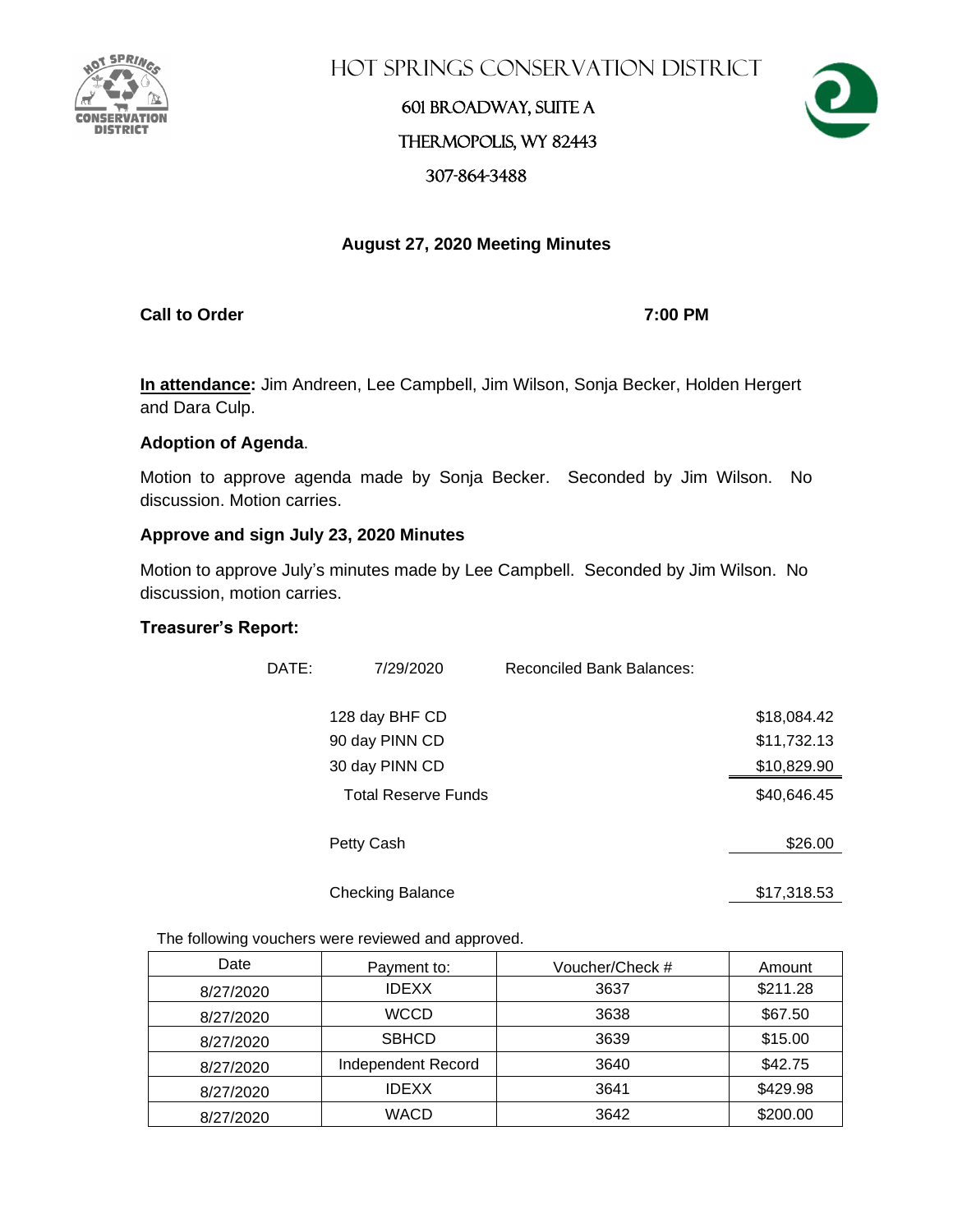

Hot Springs Conservation District

## 601 Broadway, Suite A

## Thermopolis, WY 82443

307-864-3488

| 8/27/2020 | Dara Culp  | 3643     | \$1,782.39 |
|-----------|------------|----------|------------|
| 8/27/2020 | Chase      | EFT 3644 | \$413.73   |
| 8/27/2020 | <b>IRS</b> | EFT 3644 | \$418.81   |

- Approved Expenses \$3,581.44
	- Deposits \$10,000.80

New Checking Balance \$23,737.89

TOTAL FUNDS \$64,410.34

## **(DEPOSITS: \$10,000 HSCD 20/21 FY, .80 INTEREST)**

After inspection of vouchers, Sonja Becker moves to approve checks submitted for payment and for the treasurer's report to be filed for audit. Second by Lee Campbell. No discussion. Motion carries.

## **Unfinished Business and New Business Combined**

Wyoming DOA Pursuing Local Funding form

WACD Area III Meeting  $-$  September 10<sup>th</sup> in Basin

## **NRCS Report from Holden Hergert**

Sonja Becker moves to sign and approve all NRCS proposed projects. 2<sup>nd</sup> by Lee Campbell. Jim Wilson abstained from voting due to conflict of interest. Motion carries.

## **Correspondence – Sent & Received**

Legal Notice for Hay Creek Phase II & III (Western Watersheds Project, Jonathan Ratner)

Adjourn 7:41 PM

Next Scheduled Meeting September 24, 2020.